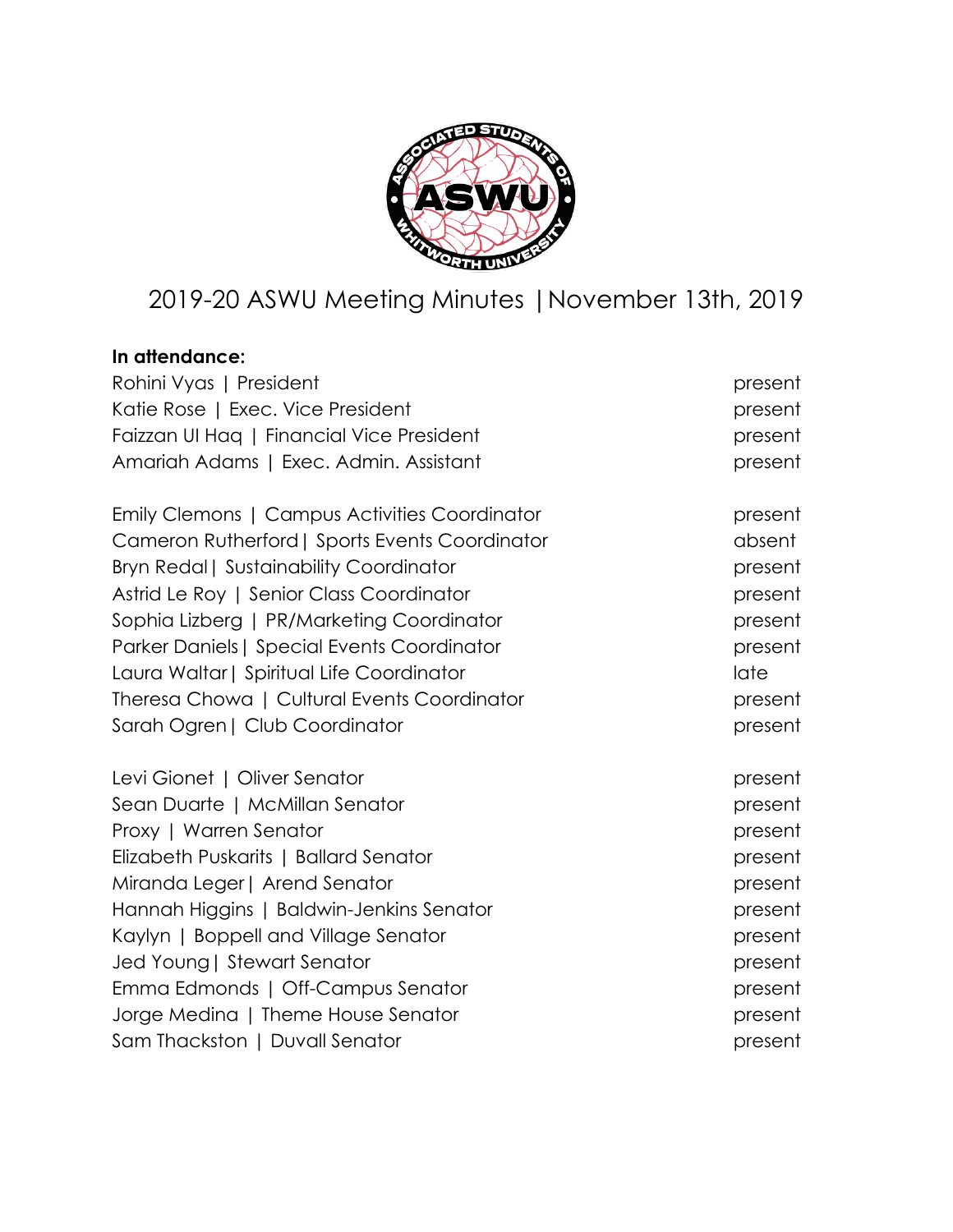| Ali Brandt   Off-Campus Representative           | late    |
|--------------------------------------------------|---------|
| Behzad Barami   Off-Campus Representative        | late    |
| Grace Fleming   Off-Campus Representative        | present |
| Grant Hill   Duvoliver Representative            | present |
| Timothy Leslie   Stew-B-Ville                    | present |
| Diana Diaz   Theme-Bop-End Representative        | present |
| Aeron Sugui   Warren Representative              | present |
| Aditi Beesani   Global Engagement Representative | present |
|                                                  |         |

 $\_$  , and the set of the set of the set of the set of the set of the set of the set of the set of the set of the set of the set of the set of the set of the set of the set of the set of the set of the set of the set of th

 $\_$  , and the set of the set of the set of the set of the set of the set of the set of the set of the set of the set of the set of the set of the set of the set of the set of the set of the set of the set of the set of th

Meeting brought to order at 5:00 PM in ASWU Chambers. Honored original caretakers of the land. Mission Statement read by Sarah Introductions

#### **Approval of Minutes**

Motion by Hannah, seconded by Miranda in Favor 14 | opposed 0 | abstaining 0 Motion passes

#### **Club Coordinator Updates**

Sarah: I'm the club coordinator. Today we have some club updates and speaker approvals to go through

#### **Cool Whip**

Tucker: I'm the president of Cool Whip, an improv comedy team. It was originally cool whit renamed to cool whip, because that's what people were calling it. Providing laughter and performance. First show is tonight at 8 in ABC room. We like to put on shows, fun improv. We held auditions at the beginning of the year. In spring we're starting up annual Saturday live for people to learn improv. Low stakes, because there's no audience. We like to include everyone and entertain people. Keep an eye out. Wanting to do a show the Wednesday the 4th before finals. Follow us on social media. Facebook cool whip, on Instagram wucoolwhip for show dates. Any questions…

Miranda: contact?

Tucker: contact either myself at Twilson20@my... or Asunoo21@my... Or shoot a message to official cool whip pages too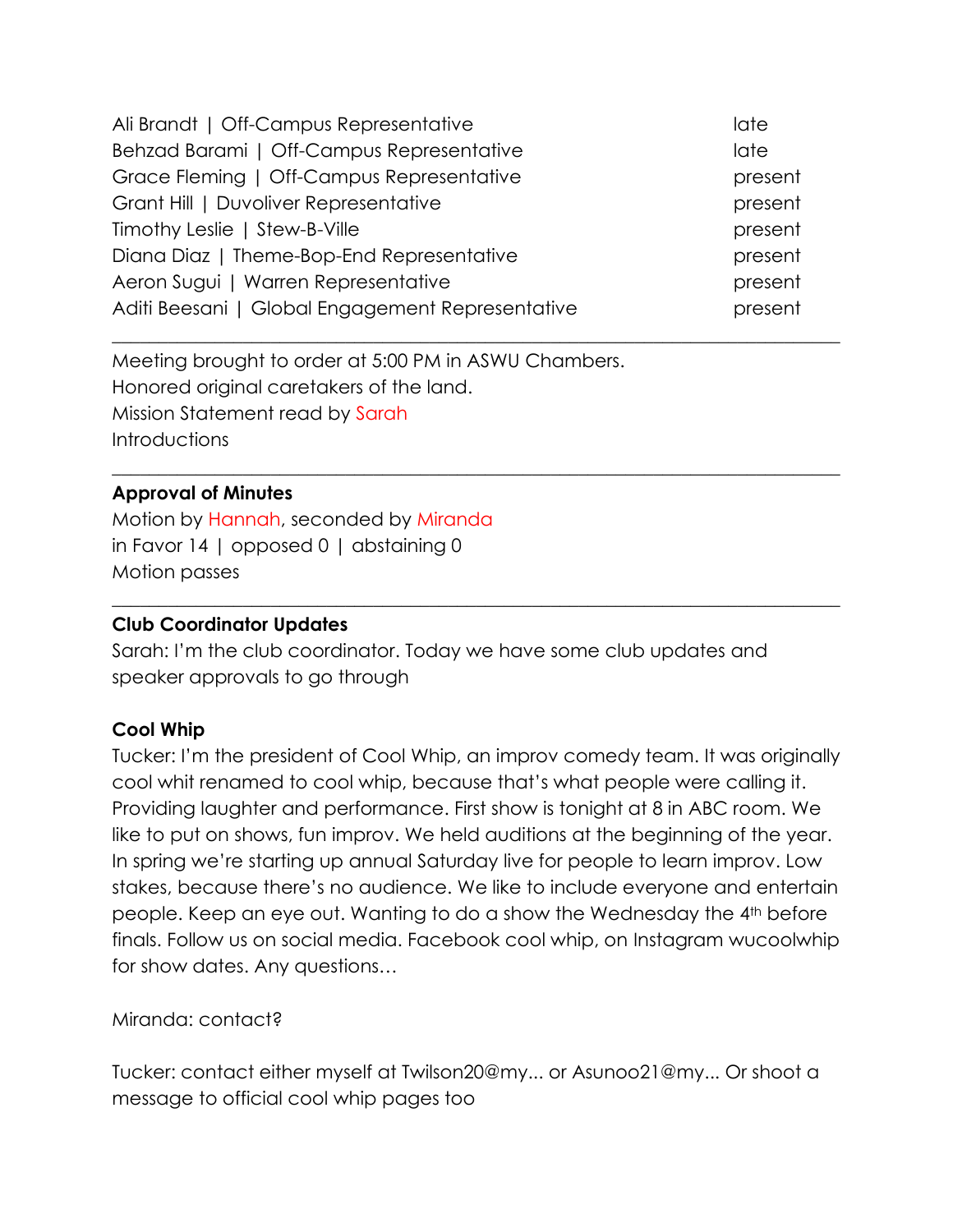#### **Black Student Union**

About promoting diversity African American community on campus. We've done the history of n-word and culture potluck. Upcoming event community outreach project, TBD. Contact us for more details. November 23rd disco at the sister of the soil house. Having a little fun.

#### **Pride Club**

Chandler: pronouns he/him Colet: she/her Jess: ze/zen

Chandler: weekly meetings Sunday 8 pm , healthy queer relationships. Also doing movie nights. We had a picnic for bisexual day. Had a table in lied square for international pronouns day

Jess: every other Wednesday in Dixon 106 at 7 pm, talking about Christian faith and views

Chandler: we're an advocate group, also meetings at 7pm also Dixon 106. Kristine uses she and they. Get involved with Whitworth community. Transgender day of remembrance November 20<sup>th</sup> 6-pm. Notecards and pens to help reflect on the day. At 7pm we will have a service, primarily Christian based service, having a couple speakers. One for event fundraising dance for world aids day. Cwheeeler20@my. We have an Instagram: prideclub@wu

## **Pre-med Club**

## Smarth:

We had a BBQ in September, had a hospital program come here. 60 students in that program. We are going to have group from Loma Linda on Monday. For nursing pa schools and health management. Want to get a representative to come out. Working with u-dub for a collaboration next semester

Brady: coltan long, events coordinator. Med school panel hosted here at whitworth. Future event, speed dating event with med students from u-dub and we might join in with that panel

Smarth: My contact is Shmarma22@mywhit

Brady: We have an Instagram page. Whitworth pre-med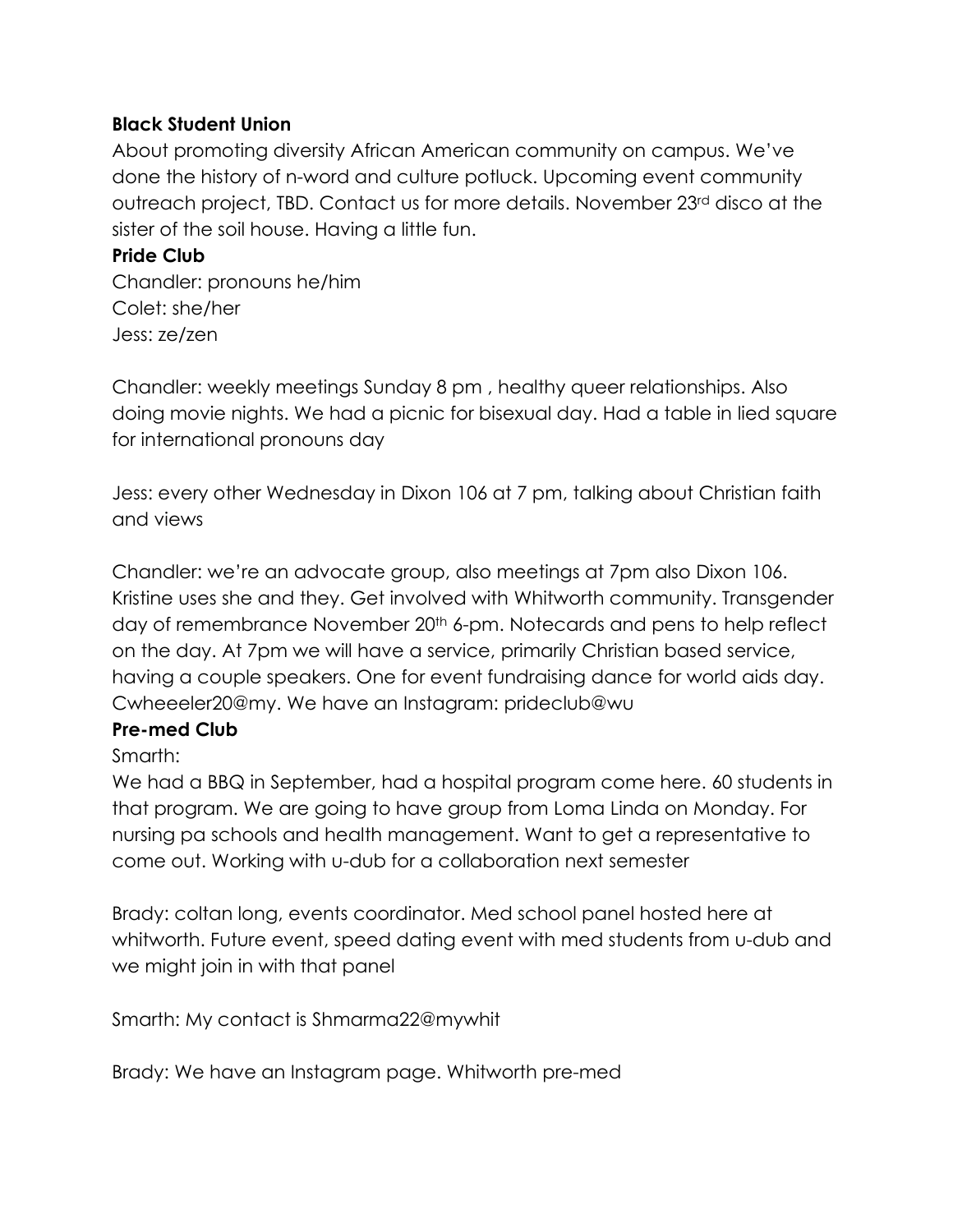#### **UMOJA**

Karen: I'm the president, we've had two events so far. We did a meet and great with pizza, music, and we signed up for African dance November 22<sup>nd</sup>. Afro beats party celebrating African music. There were students from Whitworth and some from high schools too. Over 50-60 people. We are having a collaboration event in December with BSU, follow our Instagram. Posting regularly. @whitworthafricanclub. Come to international festival on the 22nd. We are dancing during it, about 20 dancers. I am the best contact Karen email me. We already have enough dancers

#### **International Club Speaker:**

Anojen: I'm the President, wanting to bring a Muslim speaker. Last year was our first-time bringing Buddhist speaker. Lot s came to that event. They talked about their religion and their lifestyle, doing a q and a. bringing in Imanol he will be talking about the basics of Islam and the relationship with Christianity. Open for questions and answers.

\*steps out\*

Theresa: they're wanting to bring a speaker for a minority to speak on campus. Good to have religious speaker come in and empower that minority population

Sarah: I agree, they are doing it as a series with speakers and religious. good space for educational experience

Laura: I think it will also tie in with the interfaith conference.

Levi: I motion meeting to adjourn Seconded by: Hannah In Favor 19 | Opposed: 0 | Abstaining: 0 Vote passes

## **Pride Club Speaker**

Chandler: we have requested for three speakers. Mike Christy, he was here for pride worship night, he is reading a liturgy and a pastor with experience. Jan Shannon works at Elm and is am LGBTQ+ identifying pastor. Jan is sharing a short message with us. Lucas leek. Trans health care coordinator, talking about trans experience and allying with us on that. \*Steps out\*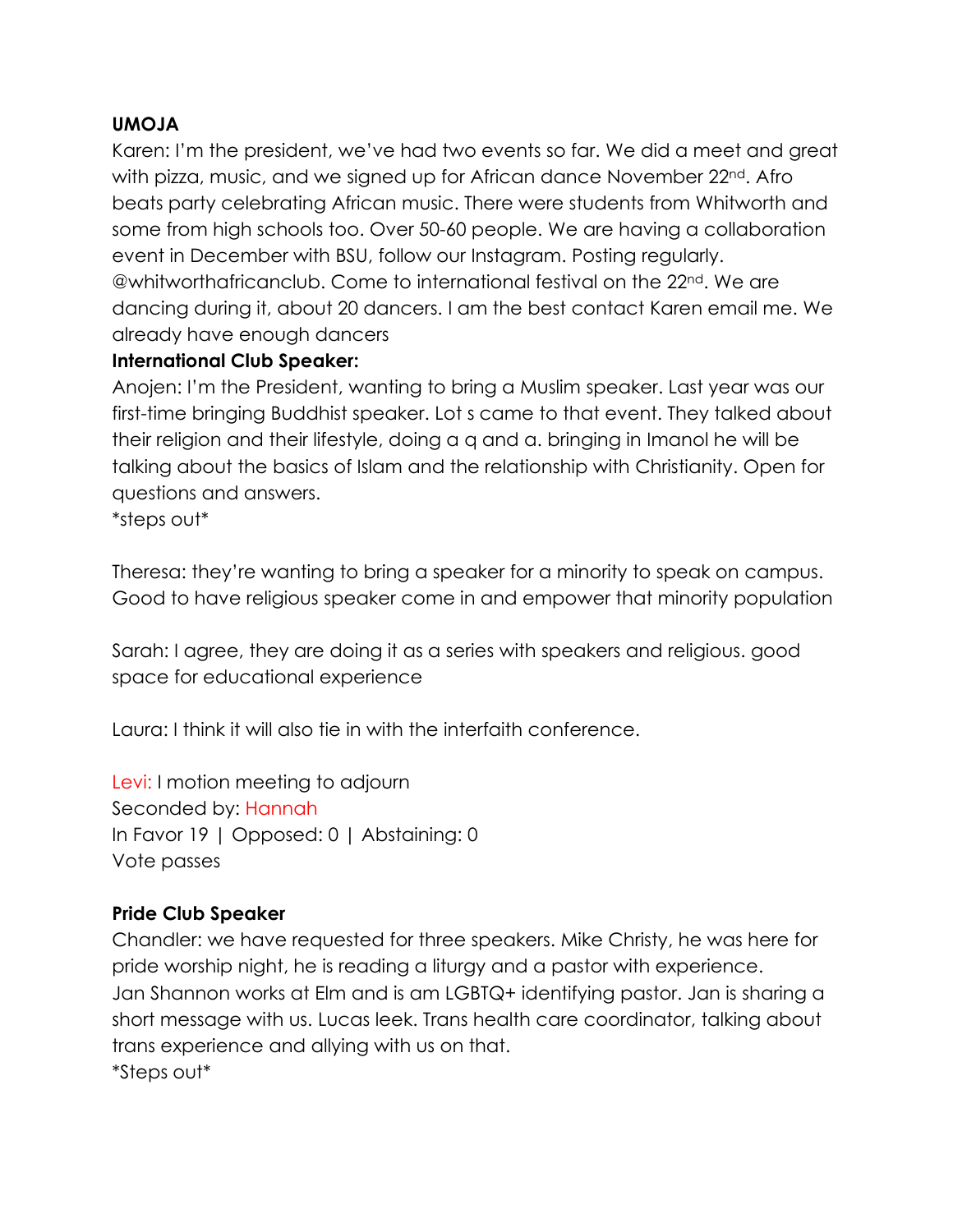Levi: I motion meeting to adjourn Seconded by: Liz In Favor 18 | Opposed: 0 | Abstaining: 1 Vote passes

#### **FVP Updates**

Faizzan: Capital: \$19,125.58 Unallocated: \$ 19,710.56 Last week in the meeting I said to put it in the newsletters, now I have 6 requisitions. Good job.

 $\_$  , and the set of the set of the set of the set of the set of the set of the set of the set of the set of the set of the set of the set of the set of the set of the set of the set of the set of the set of the set of th

Sophie: Wasn't the amount lower last week?

Faizzan: yes, A group requisitioned money and they didn't go to the conference, so it was added back into the account.

#### **EVP Updates**

Katie: student highlight, Kat and Ivy are here for student highlight. They helped unveiled be the best it can be, brought donuts.

 $\_$  , and the set of the set of the set of the set of the set of the set of the set of the set of the set of the set of the set of the set of the set of the set of the set of the set of the set of the set of the set of th

Laura: amazing with communication. They made the most amazing food. Shared their presence with us, staying for the whole service. Amazing example of partnership

Katie: no visitor sign in sheet his week. I do have meal cards, for a free Sodexo meal, if you stay for the whole meeting. Sweatshirts I am glad to hear they are moving along, looking forward to hearing about that soon. Please give an update. Service projects... zone reps it's in your job description. Coordinate a service project in your zone. 1 per semester. Only 3-4 weeks left in semester. Senator job description, you are required to do a constituency report with at least 40% feedback. Emailing it to you tonight, you will present the report the meeting before finals week, by the 4th of December. At least 40% of constituencies need to have responded. There are questions about ASWU, ASWU events, and the app we are rolling out too.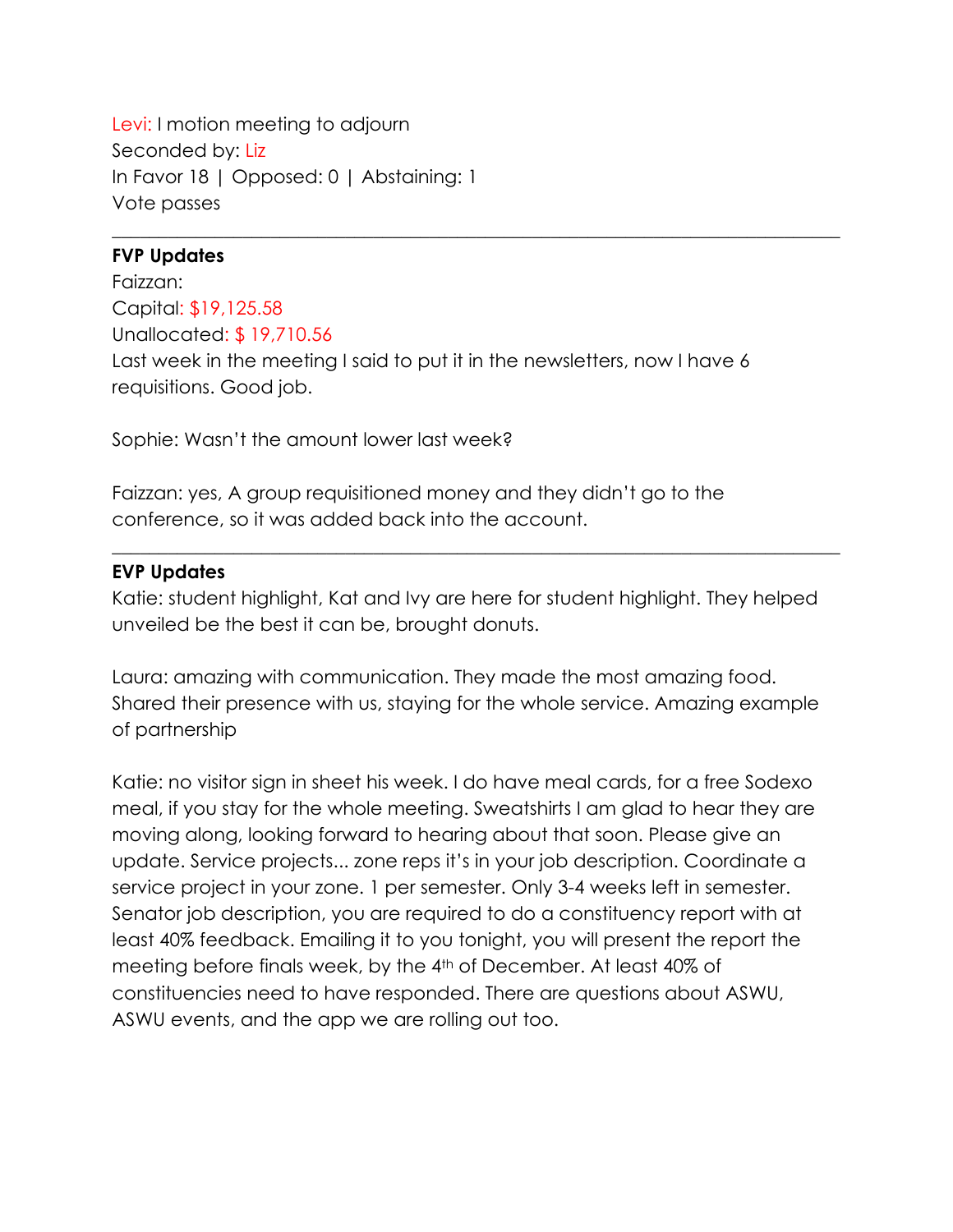#### **President Updates**

Rohini: career services move, they are going to be where the old bookstore is. They are an underutilized resource right now. I'm unsure what will be happening with old space, nothing is set in stone.

 $\_$  , and the set of the set of the set of the set of the set of the set of the set of the set of the set of the set of the set of the set of the set of the set of the set of the set of the set of the set of the set of th

Sarah: so, it's moving downstairs?

Rohini: Yes

When?

Rohini: I don't know, whenever the bookstore moves

## **Upcoming Events Harriet Tubman Movie Night Oliver Twist**

Levi: in two days. Hype it up. Tell everybody you know to come. Mocktails. Dancing. Lots of hype. 8-11. Pm.

#### **Boppell Coffee House**

Kaylyn: 8-10 in hub MPR November 23rd. posters are in your mailboxes. Emailed nick about showing art. Only a few have volunteered to perform.

 $\_$  , and the set of the set of the set of the set of the set of the set of the set of the set of the set of the set of the set of the set of the set of the set of the set of the set of the set of the set of the set of th

Emma: what are the performances going to be like?

Singing: songs, short stories, bible verse, not a talent show.

## **Late Skate**

Emily: Friday before senior Christmas party. 200 tickets max. They are free. Pick up from info desk. It's from 10-midnight. The Friday before finals week.

Sophie: what arena?

Emily: Eagles ice arena

When can people pick up tickets?

Emily: As soon as I print them out.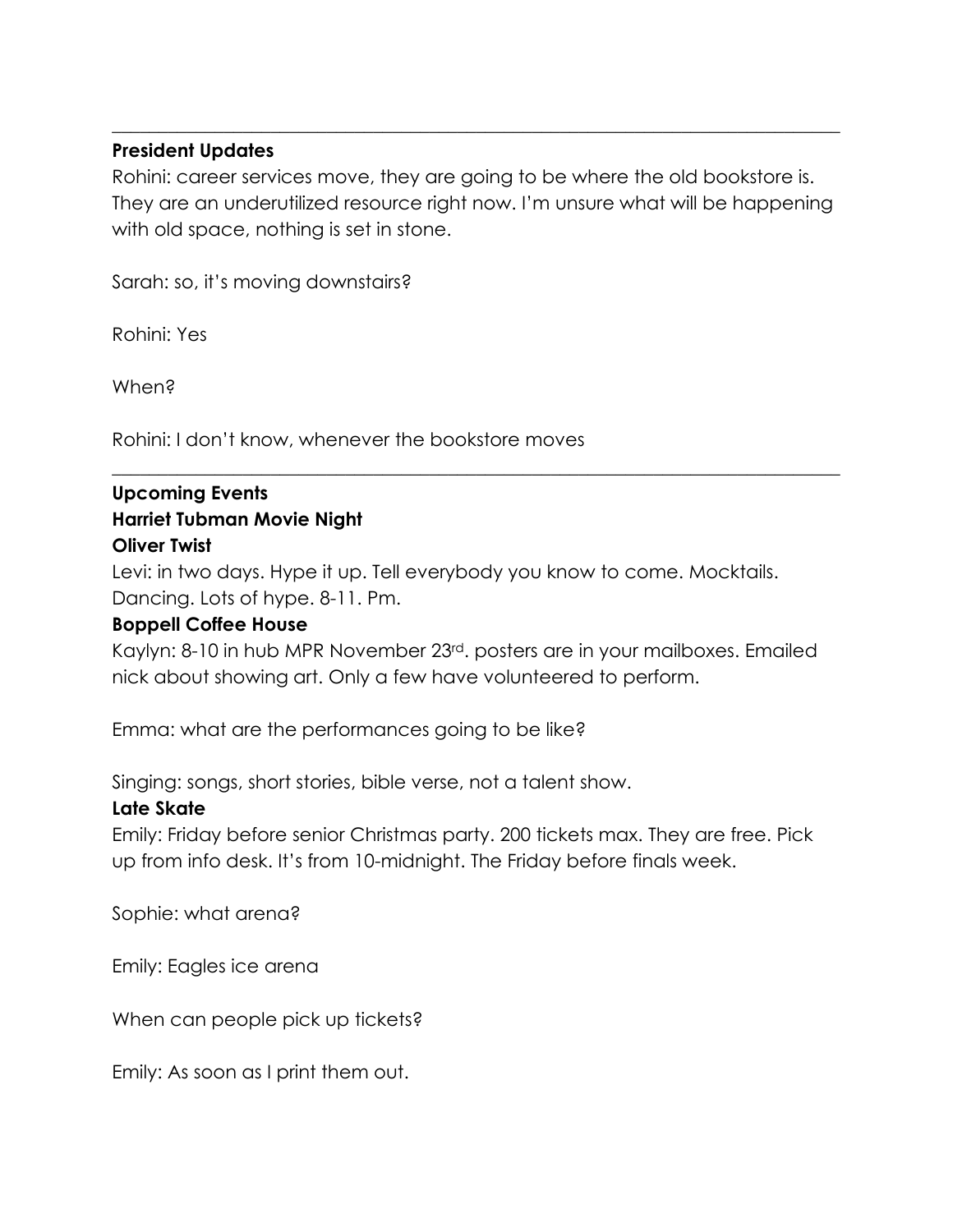#### **Deck the Halls**

Miranda: on the Saturday before finals, the 7<sup>th</sup>. 8-10:30. We have selected our movie. There is still an accessibility issue with the stiarcases. We are doing the theme of harry potter. 14 actors signed up. Working on the script. I'm going to start working on the poster this weekend.

Sarah: does it go up both stairways?

Goes up west stairs, down east stairs and finally out west stairs

#### **Senior Christmas Party**

Astrid: going to be on December 7<sup>th</sup>, 7-10 at Bozarth. Only for seniors, unless you're helping out. Fondue machines arrived today. Tickets available at hub info desk soon-ish

#### **Cultural Awareness week**

Theresa: next week cultural awareness week. Collab and ASWU. Sunday top chef hosted by the ISC 5-7 pm. ASWU hosting native American artist. Displayed downstairs in lied square Monday. Tuesday CDA's doing a cultural show case. Talk about countries and culture 11:30-1pm. On Wednesday Muslim speaker coming to campus 7pm in MPR. Diversity monologue sin MPR 4:30-6:30 pm. Last, we have our international festival and the international 7-10pm in cafeteria. Doing a contest or student show attend all the events. You will be entered in a raffle for 100. On Thursday international school of education is doing a forum for workshop forums. Showing a documentary who won an Emmy for that documentary. We are doing some cool t-shirts for prizes.

## **Constituency Reports**

## **Off Campus**

Emma: things are fine. Everyone is really sick, myself included. Tis' the season for deadlines. People are cramming and looking forward to break.

 $\_$  , and the set of the set of the set of the set of the set of the set of the set of the set of the set of the set of the set of the set of the set of the set of the set of the set of the set of the set of the set of th

## **Theme Houses**

Jorge: residents are doing good. Had our monthly meeting this past Monday. Working on events for this month. Keep updated on Instagram @wuthemehouses for theme house events

## **Boppell and village**

Kaylyn: tallying up final sweatshirt amount, order forms sending out on Friday. Waiting for air hockey table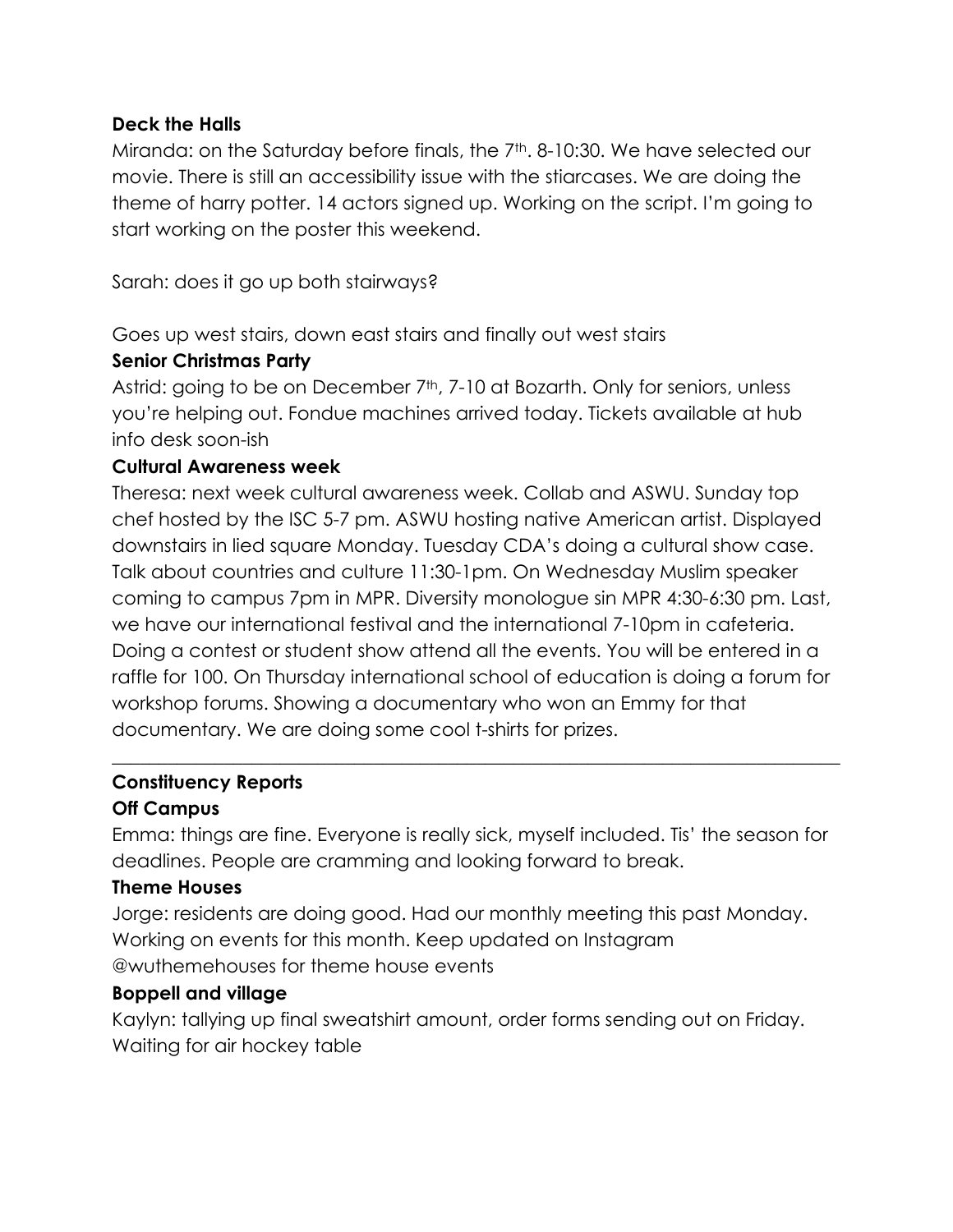## **Arend**

Miranda: sweatshirt update, ordered yesterday during GE. Unfortunately when I did the survey we had about 50 sweatshirts, and only 13 only actually ordered them. Took money out of the hall budget for that. Deck the halls is when we decorate the halls to recreate the scenes, we are doing the first one. Yule ball will be around that time. Residence excited for Oliver twist. Received a couple emails asking about positions in ASWU. Also if you have any harry potter stuff you're willing to donate anything to that. Mleger22@my...

## **McMillan**

Sean: we are having a good time. Christmas decorations are creeping into the building. We have a Christmas tree on the second floor. We also have the events we've talked about. We are not doing milk and cookies tonight for our other event. Sweatshirts are looking amazing.

#### **Baldwin-Jenkins**

Hannah: sweatshirts extended deadline to today. I'm going to order it after. Still a little stressed about testes. Looking forward to thanksgiving break

## **Warren**

Daniella: sweatshirts are in the process. We are making it work. Reminded ra's to interest people. There weren't a whole lot of people signed up. Doing an event doing the people's voice. Trying to understand my people better. Wanting to be intentional. I feel like the budget I had s3eet aside, I'm instead using it for snacks for office hours. Maybe doing a survey instead. Bought our stuff for the laundry room.

## **Oliver**

Levi: group order form was made on Saturday. It needs to be sent out. Everyone getting ready for Oliver twist. All hype

## **Ballard**

Liz: everybody likes their sweatshirts. Stressful time for stem majors. We have our MGpot tonight. Bring mugs to first floor lounge.

## **Global Engagement Representative**

Aditi: international fest is in full swing. Top chef this Sunday 5-7 in dining hall

## **Duval**

Sam: the poll for the sweatshirt is about over. 55 interested maybe 30 buying it. Tim and Emma had a coffee primetime on a Tuesday night. It was nice

## **Stewart**

Jed: sweatshirts… thank you for your help Katie. Asked artist to send me a transparent version of that. Once that's done I will get a quote. Other than that I bought a bored game for the hall based on the movie jaws.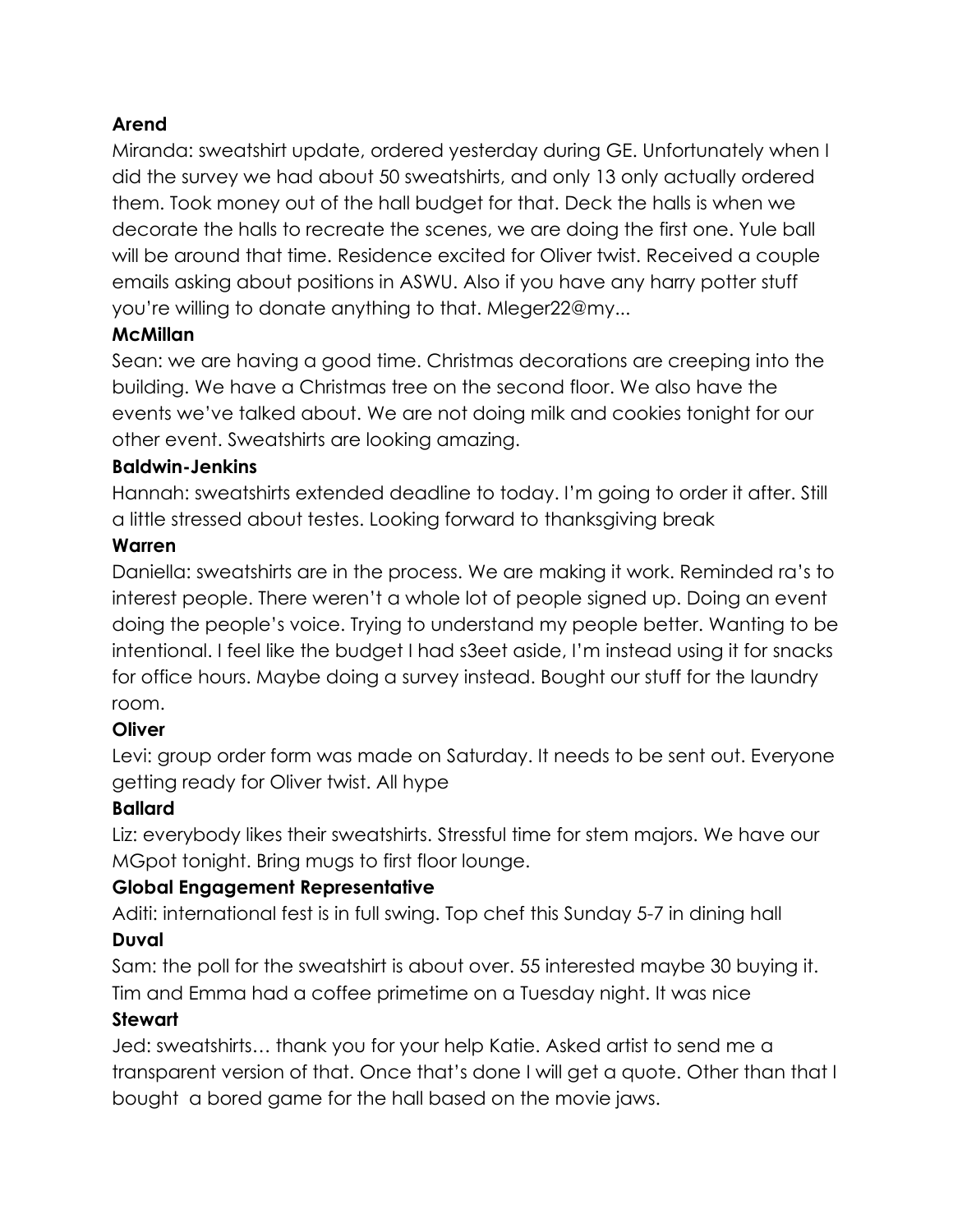#### **Campus Vibes**

Miranda: tomorrow the hyper allergenic puppies are coming. Arends primetime on Saturday with CMSs is puppies

 $\_$  , and the set of the set of the set of the set of the set of the set of the set of the set of the set of the set of the set of the set of the set of the set of the set of the set of the set of the set of the set of th

Laura: unveiled is a meaningful and exciting time. Thanks for everyone for supporting that. En Christo is coming up on Saturday. This is our mid-year En Christo event. Trying to bring in a lot more people. Meeting in Sodexo at 12 going downtown and back by 4:30. Encourage people to come this Saturday to that.

Sophie: tomorrow night women's leadership network launch event. If you're a guy you're welcome too. Panel of speakers there. Hannah will be there. Get to know everyone in the room and free good food. Hub MPR 6pm

International festival next Friday. Doing international dinner. We are doing Asian themed. Dinner is at 4:30 actually starting at 5. 10 without meal plan. Starting to set up for the event. If you can help from2-5, please do. If you don't have a meal plan we I'll give you a ticket

Sarah: had a conversation with someone on club leadership. Talking about different perspectives about ASWU. Talking about this being our first semester doing this having club coordinator. Good feedback so far. Overall communication has been good. Hoping next year will be more efficient and good and people's concerns get worked out. Keep me on you mind as I try and figure this out.'

Karen: developer student club is new club on campus aiming to work with developers on campus. Also want non-technical people to come and help out. Info session 6pm Robinson. Stickers and shirts.

Astrid: part of my job is polling the senior class. Select the top 10 influential profs. I have presented the list: Lee Ann Chaney, Candice Corriea, Haley Jacob, Lisa Laurier, Kathy Lee, Jonathan Moo, Robin Pickering, Ron Pyle, Matt Silvers, David Sloan, Patrick Van Inwagen.